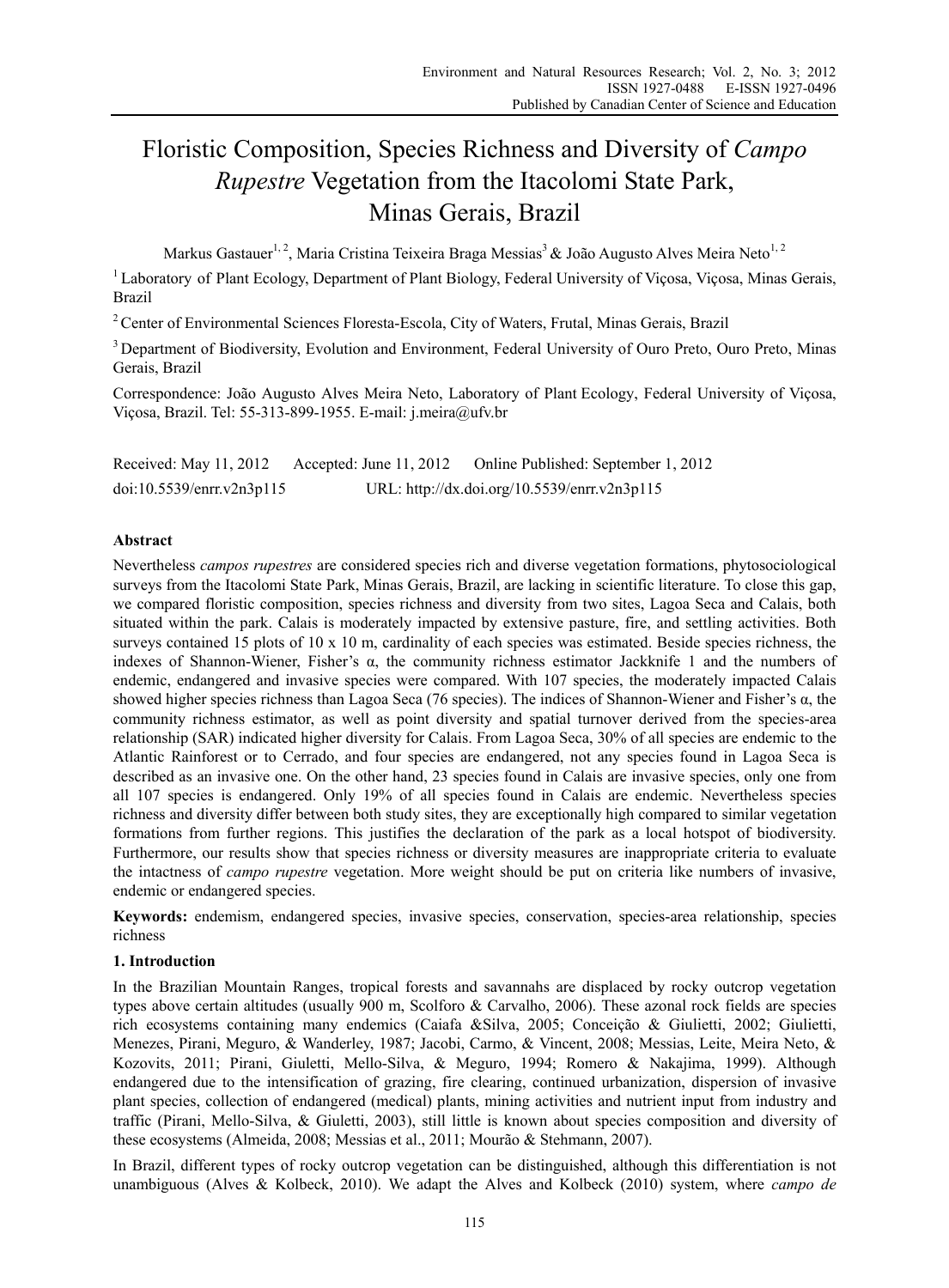*altitude* (Martinelli, Bandeira, & Bragança, 1989), a term synonym for Brazilian *páramos* (Safford, 2007), is restricted to granite and nephelin-syenite soils. *Canga* (sometimes misleadingly called *campo rupestre ferruginoso*) is bound to ironstone outcrops or lateric crusts (Jacobi, Carmo, Vincent, & Stehmann, 2007). Finally, *campo rupestre* are found on quartzite outcrops or white sand only.

The Espinhaço Mountain Range forms the transition zone between the Atlantic Rainforest and the Cerrado biome definition (Instituto Brasileira de Geografia e Estatística [IBGE], 2004). In the Iron Quadrangle, the Southern part of the Espinhaço Mountain Range where the Itacolomi State Park is located, a mosaic of *campo rupestre*, *canga*, Seasonal Semideciduous Mountain Forests and associated vegetation forms (Dutra, Garcia, & Lima, 2009; Peron, 1989), forms an extremely species rich and diverse landscape (Fundação Biodiversitas, 2005).

With at least two species endemic to the park's *campos rupestres* (Batista, Bianchetti, Nogueira, Pellizzaro, & Ferreira, 2004; Dutra, Garcia, & Lima, 2008), the Itacolomi State Park contributes exceedingly to the diversity and species richness of the Iron Quadrangle. Nevertheless, botanical research activities are limited to compile voluminous plant lists (Almeida, 2008), but systematic phytosociological surveys measuring and comparing biological diversity are widely lacking for this region.

The aim of this paper is to present phytosociological surveys from two study sites within and nearby the Itacolomi State Park focusing on two topics: It is first tested whether the species richness and diversity found within and around the park´s *campos rupestres* is above average as described from literature. Whittaker (1972) proposed to partition diversity in point diversity from smallest geographic units and spatial turnover reflecting biotic change or species replacement between these units (Magurran, 2004). Proxies for both partitions are derived from the species-area relationship (SAR) to compare study sites with each other as well as with other surveys from literature. Finally, as both study sites differ in their disturbance regime, different indicators to measure and evaluate the intactness, i.e. the absence of impairments, of *campo rupestre* vegetation are suggested.

## **2. Material and Methods**

*2.1 Study Sites* 



Figure 1.Localization of study sites

Description: Localization of Lagoa Seca and Calais, two study sites from *campo rupestre* vegetation, in relation to South America (A), the Espinhaço Mountain Range (B, grey areas represent regions above 800 m a.s.l.) and the Itacolomi State Park (C).

The first study site, Lagoa Seca (dry pond in English), is situated near a periodically inundated area at the coordinates 20°26' S and 43°29' W, 1600 m a.s.l (Figure 1) within the Itacolomi State Park. The second area, joining the margin of the park and the Ouro Preto urban district of Calais, is located at 20°25' S and 43°30' W at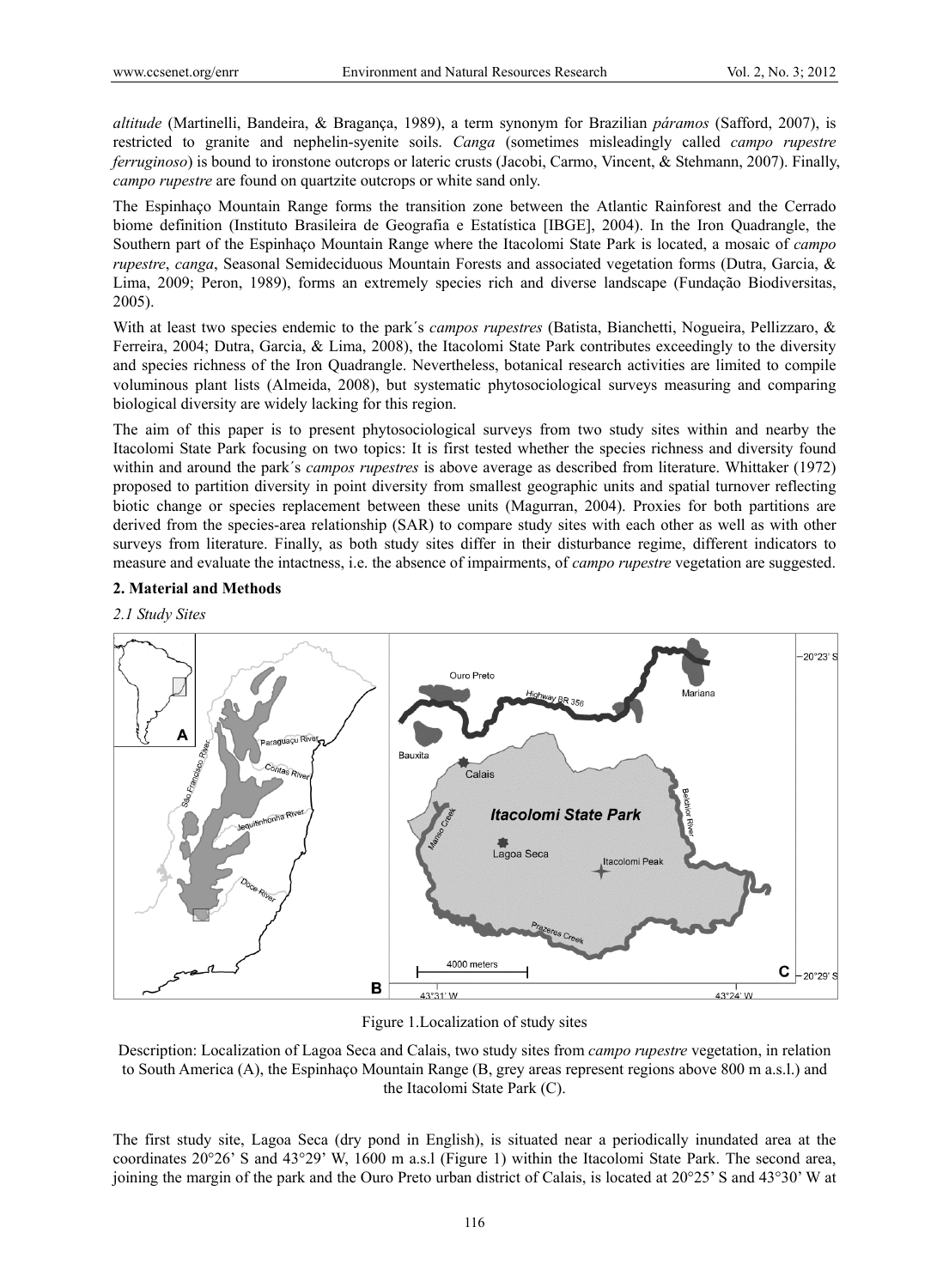an altitude of 1270 m a.s.l. Distance between both study sites is about three kilometres.

Both areas show a homogeneous, small-scaled mosaic of gramineous vegetation, small shrubs and quartzite outcrops. While Lagoa Seca is well protected from anthropogenic impacts within the Itacolomi State Park, Calais is moderately disturbed by extensive grazing and burning. Settlement activities such as construction and waste deposits also threaten the area.

The climate of the region corresponds to Köppen's climatic type Cwb (Peel, Finlayson, & McMahon, 2007) with a rainy summer concentrated from November-March and a dry winter (Nimer, 1989). The average temperature ranges from 17 to 18.5° C, with an annual precipitation ranging from 1450 to 1800 mm (Werneck, Pedralli, Koenig, & Giseke, 2000). According to Harley and Simmons (1986), the climate is moderated by moisture-laden clouds providing humidity as rain or dew throughout most of the year at high altitudes.

#### *2.2 Data collection*

The phytosociological survey was carried out in February 2009 using the plot method (Mueller-Dombois & Ellenberg, 1974; Newton, 2007). In each study site, fifteen plots of 10 x 10 m were arranged in three rows. The distance between plots, both within and between rows, was 10 m.

All species within plots were collected, identified and grouped according to The Angiosperm Phylogeny Group ([APG III], 2009). The cardinality of each species was estimated using a combination of abundance (number of individuals or shoots) and vegetation cover as proposed by Reichelt and Wilmanns (1973, Table 1). All the collected specimens were herborized and deposited in the "Professor José Badini Herbarium" (OUPR) of the Federal University of Ouro Preto.

| Category       | <b>Definition</b>                                                             | <b>Transformed</b><br>vegetation cover<br>[%] |
|----------------|-------------------------------------------------------------------------------|-----------------------------------------------|
| r              | Species with only one individual and less than 5%<br>of vegetation cover      | 1                                             |
| $^{+}$         | Species with two to five individuals and covering<br>less than 5%             | $\overline{2}$                                |
| 1              | Species with six to 50 individuals and less than 5%<br>of vegetation cover    | 3                                             |
| 2m             | Species with more than 50 individuals and less than<br>5% of vegetation cover | 4                                             |
| 2a             | Species covering 6 to 15%                                                     | 10                                            |
| 2 <sub>b</sub> | Species covering 16 to 25%                                                    | 20                                            |
| 3              | Species covering 26 to 50%                                                    | 38                                            |
| 4              | Species covering 51 to 75%                                                    | 63                                            |
| 5              | Species covering 76 to $100\%$                                                | 88                                            |

Table 1. Categories of species cardinality, defined according to Reichelt and Wilmanns (1973) and transformation to vegetation cover, an indirect measure for abundance

#### *2.3 Floristic Composition*

The presence of invasive, endemic and threatened species was verified. Invasive species are exotic species, i.e. species which do not naturally occur in the studied area, as well as ruderal species indicating disturbances or impacts according to Aranha, Bacchi, and Leitão Filho (1982), Leitão Filho, Aranha, and Bacchi (1982), and Bacchi, Leitão Filho, and Aranha (1984). Endemic species are species endemic to the Cerrado or to the Atlantic rainforest biomes or species occurring in both biomes, but lacking in others. The species endemism data were taken from Stehmann et al. (2009) and Forzza (2012). We consulted Conselho Estadual de Política Ambiental ([COPAM], 2008) for information about threatened species. This is the most recent, but still unofficial red list of Minas Gerais.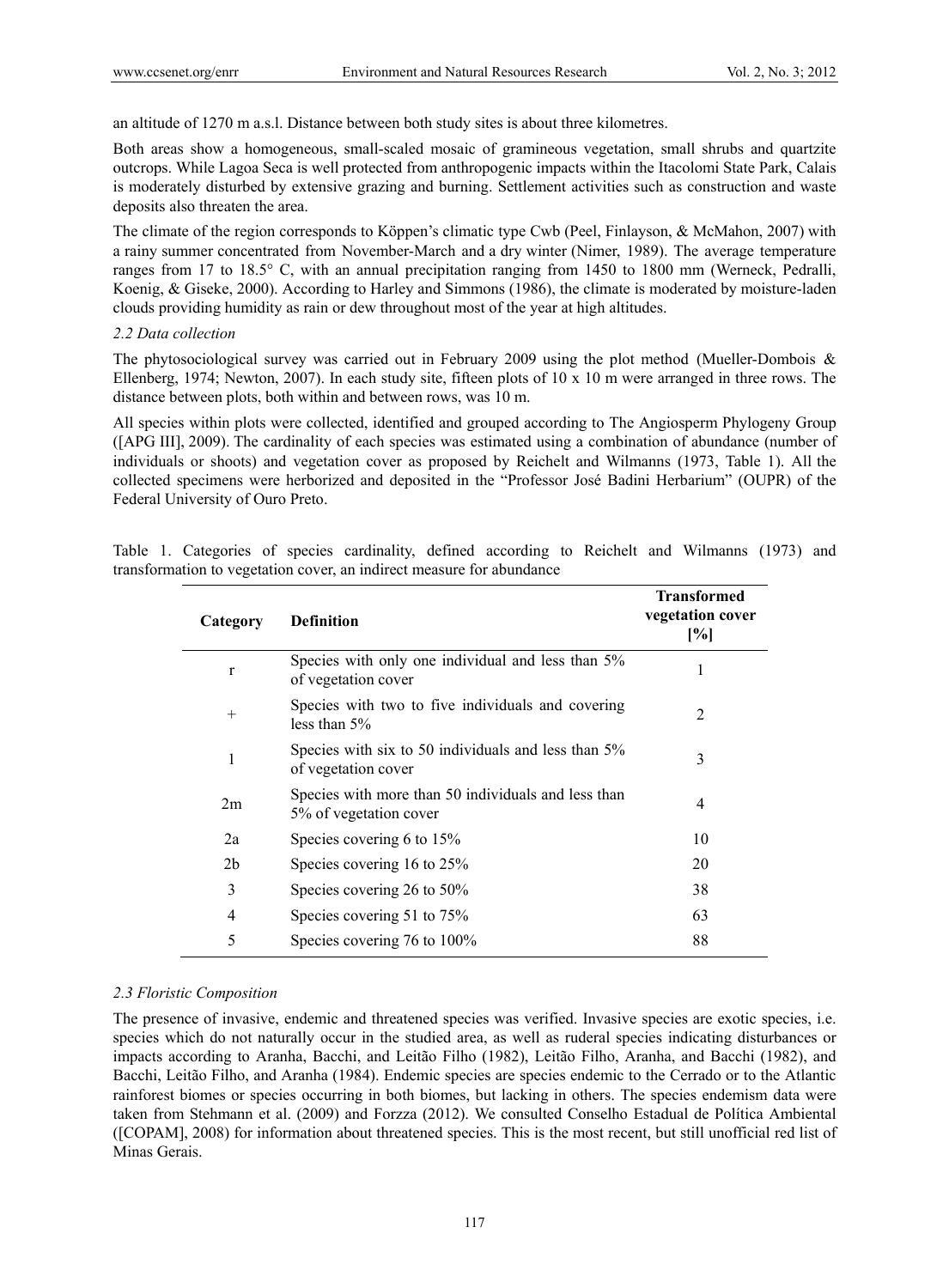# *2.4 Species richness and Diversity Measures*

The number of species or species richness was compared between both study sites.

The biodiversity indices of Shannon-Wiener and Fisher´s α were calculated for each study site with the software EstimateS (Colwell & Coddington, 1994). For that, vegetation cover of each species, derived from its cardinality as shown in Table 1, was used as a measure for abundance.

Based on presence-absence data only, the community richness for each study site was estimated by Jackknife 1. This estimator was calculated with EstimateS (Colwell & Coddington, 1994).

The Sørensen similarity has been calculated between all 15 plots from each study site with the software EstimateS (Colwell & Coddington, 1994). Furthermore, Sørensen and Jaccard similarity has been computed between both study sites, using the same computer package.

## *2.5 Species-area Relationships (SAR)*

Species-accumulation curves from both surveys were compared. For that, we calculated the average number of species of groups of two, four, seven, and finally all the 15 plots of each survey. Only neighbouring plots were grouped.

The fitting of each species-accumulation curve by the power model  $S = cA^z$ , where S is the number of species, A is area, c and z are fitting parameters (Arrhenius, 1921), was defined as species-area relationship (SAR) for surveys. Log-transformation linearizes SAR to the form  $log(S) = z log(A) + log(c)$ . As  $log(c)$ , the intercept of the SAR with the y-axis corresponds to the average extrapolated species richness of one quadrat meter, we interpreted it as a proxy of point diversity. The inclination z of the linearized curve describes the differences between plots from each survey and might therefore be interpreted as a proxy for spatial turnover (Condit et al., 1996).

# **3. Results**

# *3.1 Floristic Composition*

In Lagoa Seca, 76 species from 55 genera and 25 families were found. In Calais the species richness was higher, with 107 species from 82 genera and 33 families (Table 2). The number of species per plot varied between 16 and 33 (on average 23.3  $\pm$ 4.98) in Lagoa Seca and from 21 to 43 (on average 31.9  $\pm$ 7.74) in Calais. Twenty two species occurred in both surveys.

Table 2. Species list from two phytosociological surveys of *campo rupestre* vegetation at Lagoa Seca and Calais, Itacolomi State Park, Minas Gerais, Brazil

|                                              | Lagoa<br>Seca | Calais | <b>Endemism</b> | Endangerment /<br>invasive character |  |  |
|----------------------------------------------|---------------|--------|-----------------|--------------------------------------|--|--|
| <b>LYCOPODIOPHYTA</b>                        |               |        |                 |                                      |  |  |
| Selaginellaceae                              |               |        |                 |                                      |  |  |
| Selaginella sp.                              | X             |        |                 |                                      |  |  |
| <b>PTERIDOPHYTA</b>                          |               |        |                 |                                      |  |  |
| Anemiaceae                                   |               |        |                 |                                      |  |  |
| Anemia ferruginea Humb. & Bonpl. ex Kunth    |               | X      |                 |                                      |  |  |
| <b>Blechnaceae</b>                           |               |        |                 |                                      |  |  |
| Blechnum schomburgkii (Klotzsch) C. Chr.     |               | X      | $CE-ARF**$      |                                      |  |  |
| <b>Dennstaedtiaceae</b>                      |               |        |                 |                                      |  |  |
| <i>Pteridium arachnoideum</i> (Kaulf.) Maxon |               | X      |                 |                                      |  |  |
| Doryopteridaceae                             |               |        |                 |                                      |  |  |
| Doryopteris ornithopus (Hook. & Baker) J. Sm | X             |        |                 |                                      |  |  |
| Gleicheniaceae                               |               |        |                 |                                      |  |  |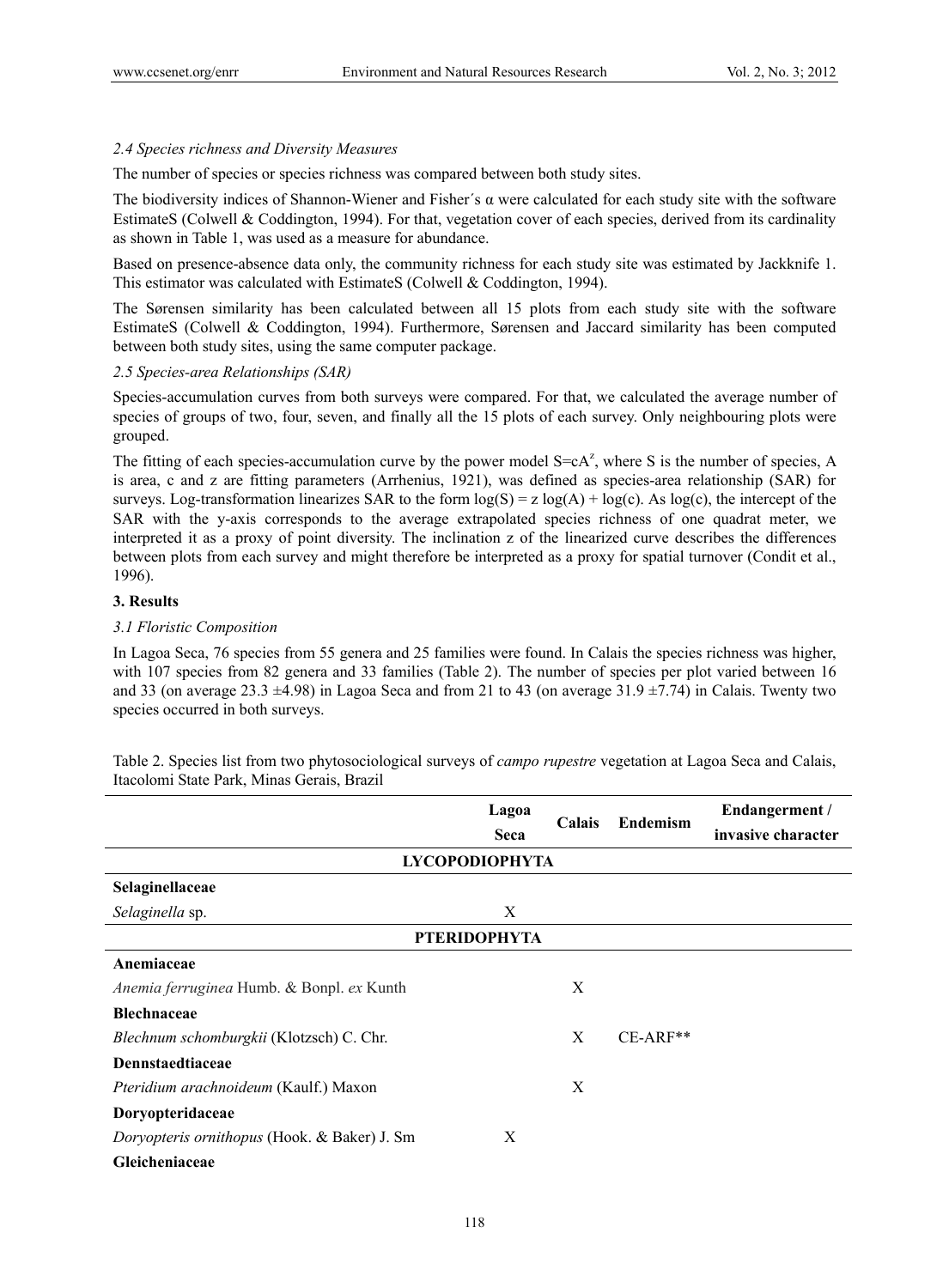| Dicranopteris flexuosa (Schrad.) Underw.  |                          | X |         | IP        |
|-------------------------------------------|--------------------------|---|---------|-----------|
| Polypodiaceae                             |                          |   |         |           |
| Pecluma pectinata (L.) M.G. Price         |                          | X |         |           |
|                                           | ANGIOSPERMS - MAGNOLIIDS |   |         |           |
| Annonaceae                                |                          |   |         |           |
| <i>Guatteria villosissima</i> A. St.-Hil. |                          | X | $ARF**$ |           |
| Aristolochiaceae                          |                          |   |         |           |
| Aristolochia sp.                          | X                        |   |         |           |
|                                           |                          |   |         | Continued |

|                                                | Lagoa                     | Calais                    | Endemism   | Endangerment /     |
|------------------------------------------------|---------------------------|---------------------------|------------|--------------------|
|                                                | Seca                      |                           |            | invasive character |
| <b>ANGIOSPERMS - MONOCOTS</b>                  |                           |                           |            |                    |
| <b>Bromeliaceae</b>                            |                           |                           |            |                    |
| Cryptanthus schwackeanus Mez                   | $\mathbf X$               |                           | CE-ARF**   |                    |
| Cyperaceae                                     |                           |                           |            |                    |
| Fimbristylis sp.                               | $\mathbf X$               |                           |            |                    |
| Rhynchospora consanguinea (Kunth) Boeckeler    | $\mathbf X$               |                           |            |                    |
| Rhychnospora corymbosa (L.) Britton            |                           | $\mathbf X$               |            | $\rm IP$           |
| Rhychnospora cf. tenuis Link                   |                           | Χ                         |            | $\rm IP$           |
| Rhynchospora sp.1                              | $\mathbf X$               |                           |            |                    |
| Rhynchospora sp.2                              | $\mathbf X$               |                           |            |                    |
| Rhynchospora sp.3                              |                           | X                         |            |                    |
| Scleria hirtella Sw.                           | $\mathbf X$               | X                         |            |                    |
| Scleria sp.                                    |                           | $\boldsymbol{\mathrm{X}}$ |            |                    |
| Trilepis microstachya (C.B. Clarke) H. Pfeiff. | $\mathbf X$               | $\mathbf X$               | ARF*       |                    |
| Cyperaceae sp.1                                | $\mathbf X$               | $\mathbf X$               |            |                    |
| Cyperaceae sp.2                                | $\boldsymbol{\mathrm{X}}$ |                           |            |                    |
| Cyperaceae sp.3                                | $\mathbf X$               | $\mathbf X$               |            |                    |
| Cyperaceae sp.4                                |                           | $\boldsymbol{\mathrm{X}}$ |            |                    |
| Commelinaceae                                  |                           |                           |            |                    |
| Dichorisandra thyrsiflora J.C. Mikan           |                           | X                         | ARF*       |                    |
| Tradescantia ambigua Mart.                     |                           | $\mathbf X$               |            |                    |
| <b>Dioscoreaceae</b>                           |                           |                           |            |                    |
| Dioscorea sp.                                  |                           | $\boldsymbol{\mathrm{X}}$ |            |                    |
| Hypoxidaceae                                   |                           |                           |            |                    |
| Hypoxis decumbens L.                           |                           | $\mathbf X$               |            |                    |
| <b>Iridaceae</b>                               |                           |                           |            |                    |
| Neomarica cf. glauca (Seub. ex Klatt) Sprague  | $\mathbf X$               |                           | $CE-ARF**$ |                    |
| Sisyrinchium vaginatum Spreng.                 |                           | $\mathbf X$               |            |                    |
| Orchidaceae                                    |                           |                           |            |                    |
| Coppensia blanchetii (Rchb. f.) Campacci       | $\mathbf X$               |                           |            |                    |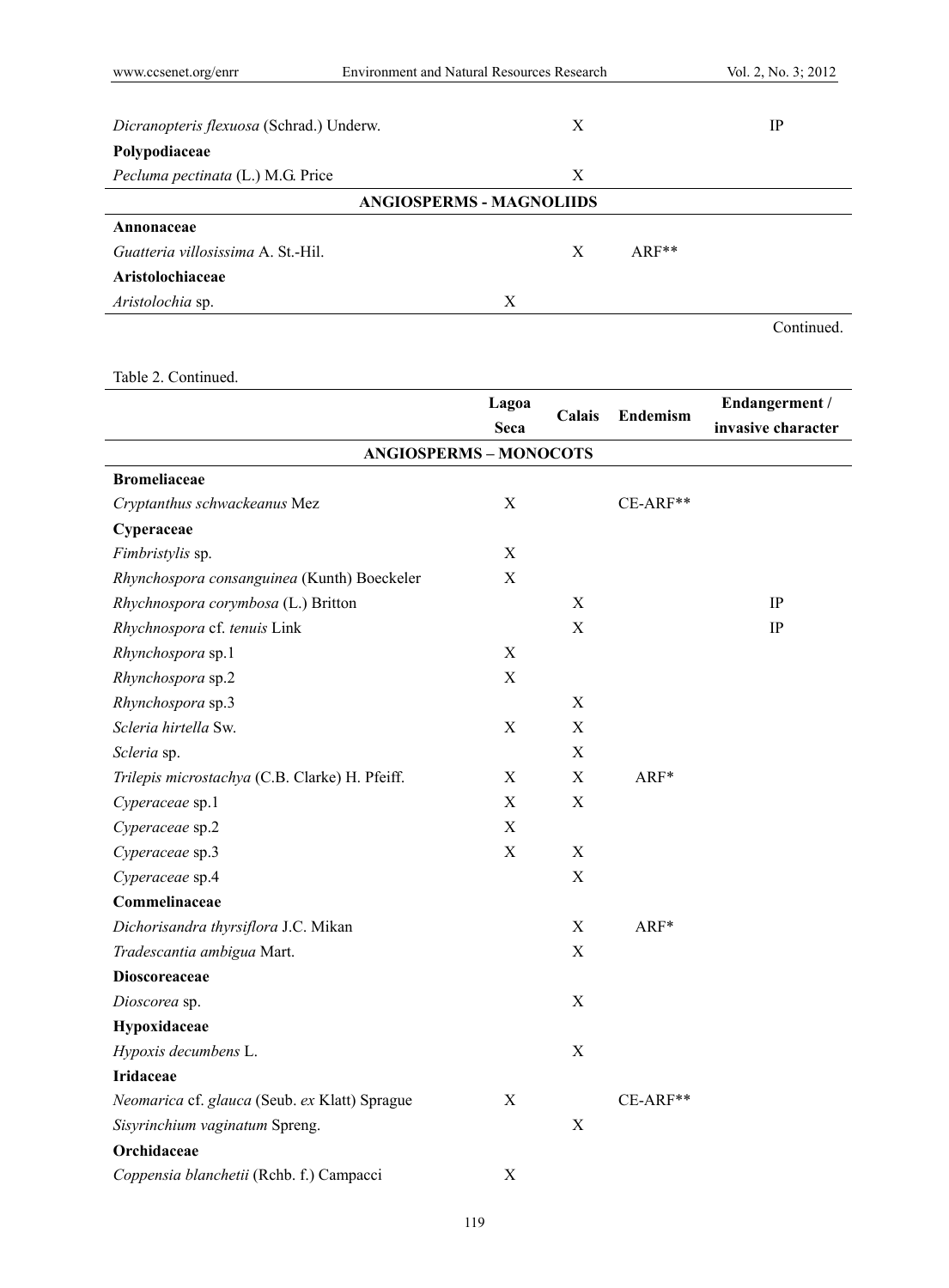| Coppensia warmingii (Rchb. f.) Campacci           | X           |             |          | VU         |
|---------------------------------------------------|-------------|-------------|----------|------------|
| Epidendrum denticulatum Barb. Rodr.               | X           |             |          |            |
| Habenaria cf. rupicola Barb. Rodr.                | X           |             | CE-ARF** |            |
| Habenaria sp.                                     | X           |             |          |            |
| Sacoila lanceolata (Aubl.) Garay                  |             | X           |          |            |
| Sophronitis sp.                                   | $\mathbf X$ |             |          |            |
| Poaceae                                           |             |             |          |            |
| Andropogon leucostachyus Kunth                    |             | $\mathbf X$ |          | $\rm IP$   |
| Apochloa poliophylla (Renvoize & Zuloaga) Zuloaga |             | $\mathbf X$ | CE-ARF** |            |
| & Morrone                                         |             |             |          |            |
| Aristida sp.                                      | X           |             |          |            |
| Axonopus siccus (Nees) Kuhlm.                     |             | X           |          |            |
| Chloris sp.                                       |             | $\mathbf X$ |          |            |
| Eragrostis maypurensis (Kunth) Steud.             |             | X           |          | IP         |
| Ichnanthus bambusiflorus (Trin.) Döll             | X           | X           |          |            |
| Melinis minutiflora P. Beauv.                     |             | X           | EX       | IP         |
| Otachyrium versicolor (Döll) Henrard              | X           |             |          |            |
| Panicum pseudisachne Mez                          | X           | X           |          |            |
| Panicum wettsteinii Hack.                         | X           | X           |          |            |
| Paspalum coryphaeum Trin.                         | X           |             |          |            |
| Paspalum hyalinum Nees ex Trin.                   |             | X           |          |            |
| Paspalum multicaule Poir.                         | X           |             |          |            |
| Paspalum notatum Flüggé                           |             | X           |          | IP         |
| Paspalum plicatulum Michx.                        |             | X           |          |            |
| Pennisetum setosum (Sw.) Rich.                    |             | $\mathbf X$ |          | $\rm IP$   |
|                                                   |             |             |          | Continued. |

|                                                 | Lagoa<br>Calais<br>Seca |   | <b>Endemism</b> | Endangerment /     |
|-------------------------------------------------|-------------------------|---|-----------------|--------------------|
|                                                 |                         |   |                 | invasive character |
| Poa cf. annua L.                                |                         | X | EX              | IP                 |
| Schizachyrium sanguineum (Retz.) Alston         | X                       | X |                 |                    |
| Sporobolus metallicolus Longhi-Wagner & Boechat | X                       | X | $CE**$          | VU                 |
| Urochloa decumbens (Stapf) R.D. Webster         |                         | X | EХ              | IP                 |
| Poaceae sp.1                                    | X                       |   |                 |                    |
| Poaceae sp.2                                    | X                       | X |                 |                    |
| Poaceae sp.3                                    |                         | X |                 |                    |
| Smilaceae                                       |                         |   |                 |                    |
| Smilax oblongifolia Pohl ex Grieseb.            | X                       |   | $CE**$          |                    |
| Velloziaceae                                    |                         |   |                 |                    |
| Vellozia compacta Mart. ex Schult. & Schult. f. | X                       |   | $CE**$          |                    |
| Xyridaceae                                      |                         |   |                 |                    |
| Xyris cf. plantaginea Mart.                     | X                       |   | $CE**$          |                    |
| $Xyris$ sp.1                                    | X                       |   |                 |                    |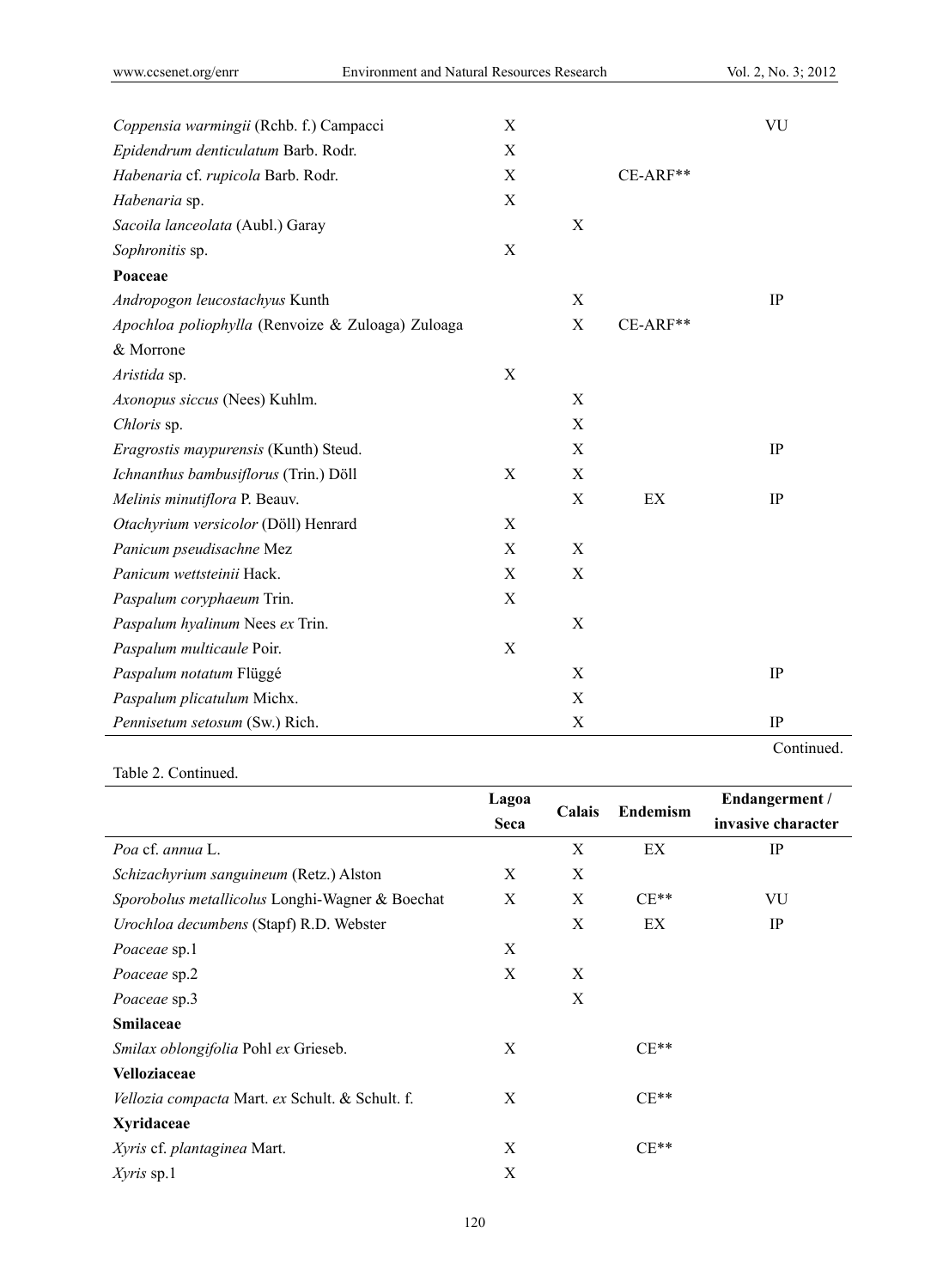| Xyris sp.2                                       | X |                           |          |            |
|--------------------------------------------------|---|---------------------------|----------|------------|
| <b>ANGIOSPERMS - EUDICOTS</b>                    |   |                           |          |            |
| Acanthaceae                                      |   |                           |          |            |
| Ruellia macrantha (Mart. ex Nees) Lindau         |   | X                         |          |            |
| Amaranthaceae                                    |   |                           |          |            |
| Amaranthaceae sp.                                |   | X                         |          |            |
| Apiaceae                                         |   |                           |          |            |
| Eryngium paniculatum Cav. & Dombey ex F.         | X |                           |          |            |
| Delaroche                                        |   |                           |          |            |
| Apocynaceae                                      |   |                           |          |            |
| Oxypetalum appendiculatum Mart.                  |   | X                         |          |            |
| Araliaceae                                       |   |                           |          |            |
| Hydrocotyle quinqueloba Ruiz & Pav.              | X |                           |          |            |
| Asteraceae                                       |   |                           |          |            |
| Acanthospermum australe (Loefl.) Kuntze          |   | X                         |          | IP         |
| Achyrocline satureioides (Lam.) DC               | X | X                         |          |            |
| Baccharis aphylla (Vell.) DC                     | X |                           |          |            |
| Baccharis sessiliflora Vahl                      |   | X                         |          |            |
| Baccharis dracunculifolia DC.                    |   | X                         |          | IP         |
| Baccharis platypoda DC.                          | X |                           |          |            |
| Baccharis reticularia DC.                        | X |                           |          |            |
| Baccharis serrulata (Lam.) Pers.                 | X | X                         |          |            |
| Baccharis sp.                                    | X | X                         |          |            |
| Chaptalia nutans (L.) Pol.                       |   | X                         |          | IP         |
| Cyrtocymura scorpioides (Lam.) H. Rob.           |   | $\mathbf X$               |          | IP         |
| Eremanthus crotonoides (DC.) Sch. Bip.           |   | X                         | CE-ARF** |            |
| Eremanthus erythropappus (DC.) MacLeish          | X | X                         | CE-ARF** |            |
| Eremanthus incanus (Less.) Less.                 | X | X                         |          |            |
| <i>Eupatorium</i> sp.                            |   | Χ                         |          |            |
| Koanophyllon adamantium (Gardner) R.M. King & H. | X |                           |          |            |
| Rob.                                             |   |                           |          |            |
| Mikania nummularia DC.                           | X | X                         | CE-ARF** |            |
| Mikania sp.                                      | X |                           |          |            |
| Pterocaulon lanatum Kuntze                       |   | X                         | $CE**$   |            |
| Richterago amplexifolia (Gardner) Kuntze         | X |                           | $CE**$   | VU         |
| Senecio adamantinus Bong.                        | X | X                         | CE-ARF** |            |
| Stenocline sp.                                   | X |                           |          |            |
| Stevia clausseni Sch. Bip. ex Baker              |   | X                         | $CE**$   |            |
| Trichogonia sp.                                  |   | X                         |          |            |
| Vernonia sp.1                                    |   | $\mathbf X$               |          |            |
| Vernonia sp.2                                    |   | $\boldsymbol{\mathrm{X}}$ |          |            |
|                                                  |   |                           |          | Continued. |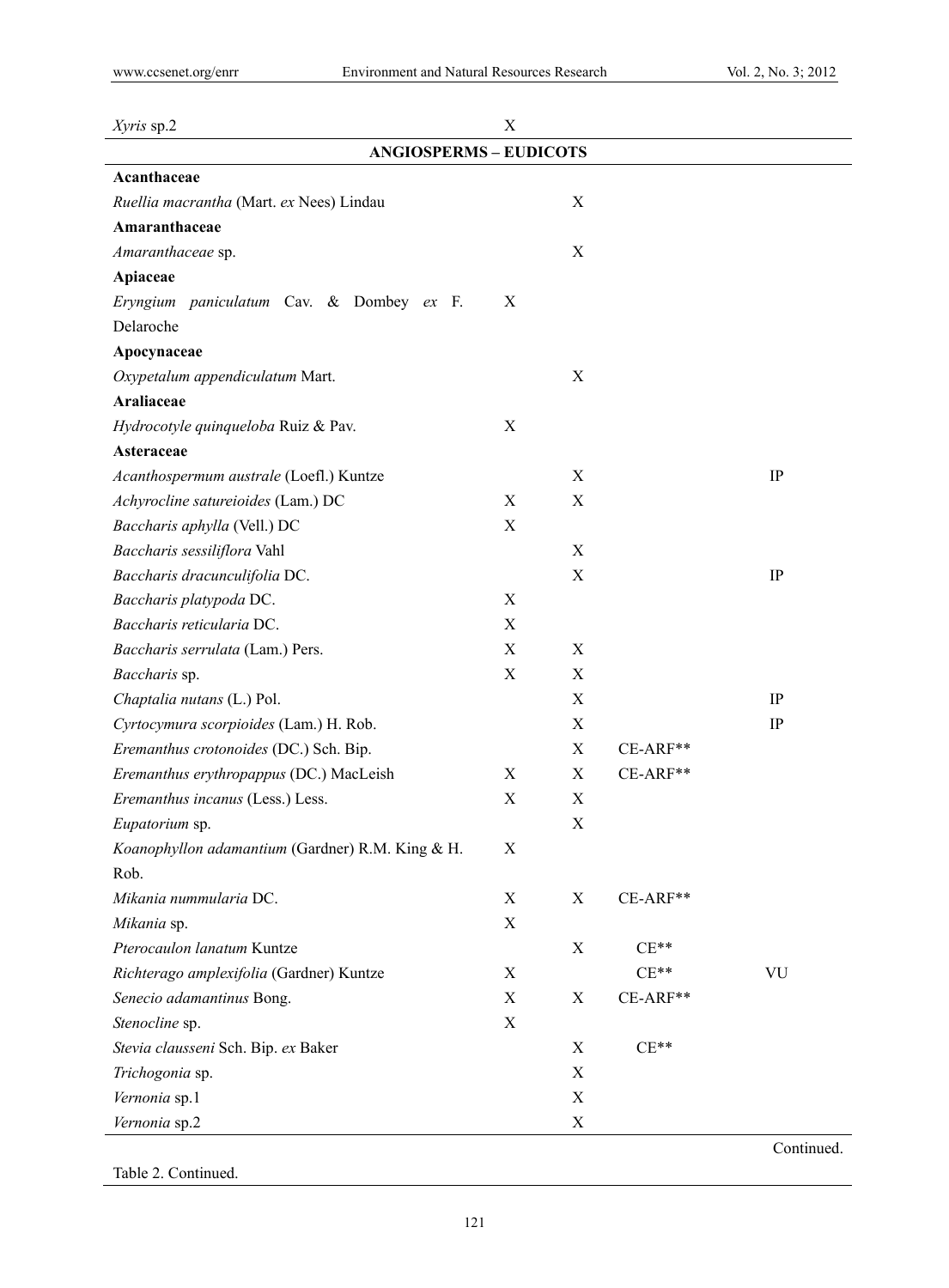|                                                        | Lagoa<br>Seca | Calais      | Endemism | Endangerment /<br>invasive character |
|--------------------------------------------------------|---------------|-------------|----------|--------------------------------------|
| Boraginaceae                                           |               |             |          |                                      |
| Varronia curassavica Jacq.                             |               | X           |          |                                      |
| Campanulaceae                                          |               |             |          |                                      |
| Lobelia camporum Pohl                                  | $\mathbf X$   |             | CE-ARF** |                                      |
| <b>Droseraceae</b>                                     |               |             |          |                                      |
| Drosera montana A. St.-Hil.                            | X             |             |          |                                      |
| Fabaceae                                               |               |             |          |                                      |
| Aeschynomene elegans Schltdl. & Cham.                  |               | X           |          |                                      |
| Chamaecrista flexuosa (L.) Greene                      |               | X           |          |                                      |
| Chamaecrista rotundifolia (Pers.) Greene               |               | X           |          |                                      |
| Crotalaria sp.                                         |               | X           |          |                                      |
| Dalbergia brasiliensis Vogel                           |               | X           | ARF*     |                                      |
| Desmodium adscendens (Sw.) DC.                         |               | X           |          | IP                                   |
| Desmodium barbatum (L.) Benth.                         |               | X           |          | $\rm IP$                             |
| Inga sessilis (Vell.) Mart.                            |               | X           |          |                                      |
| Mimosoideae sp.                                        |               | X           |          |                                      |
| Periandra mediterranea (Vell.) Taub.                   |               | X           |          |                                      |
| Senna reniformis(G. Don) H.S. Irwin& Barneby           |               | X           |          |                                      |
| Stylosanthes viscosa (L.) Sw.                          |               | X           |          |                                      |
| Zornia reticulata Sm.                                  |               | X           |          |                                      |
| Lamiaceae                                              |               |             |          |                                      |
| Hyptis homolophylla Pohl ex Benth.                     | X             | $\mathbf X$ | $CE**$   |                                      |
| Hyptis monticola Mart. ex Benth.                       | X             |             | CE-ARF** |                                      |
| Lentibulariaceae                                       |               |             |          |                                      |
| Genlisea repens Benj.                                  | X             |             |          |                                      |
| Utricularia amethystina Salzm. ex A. St.-Hil. & Girard | X             |             |          |                                      |
| Lythraceae                                             |               |             |          |                                      |
| Cuphea carthagenensis (Jacq.) J. Macbr.                |               | X           |          |                                      |
| Cuphea sp.                                             |               | X           |          |                                      |
| Diplusodon buxifolius (Cham. & Schltdl.) A. DC.        |               | X           | $CE**$   |                                      |
| Malpighiaceae                                          |               |             |          |                                      |
| Banisteriopsis campestris (A. Juss.) Little            |               | X           |          |                                      |
| Byrsonima variabilis A. Juss.                          | X             | X           |          |                                      |
| Heteropterys sp.                                       |               | X           |          |                                      |
| Malvaceae                                              |               |             |          |                                      |
| Sida linifolia Cav.                                    |               | X           |          |                                      |
| Wissadula sp.                                          |               | X           |          |                                      |
| Melastomataceae                                        |               |             |          |                                      |
| Cambessedesia hilariana (Kunth) DC.                    | X             | X           | CE-ARF** |                                      |
| Lavoisiera sp.                                         | X             |             |          |                                      |
| Leandra cf. australis (Cham.) Cogn.                    | X             |             | ARF*     |                                      |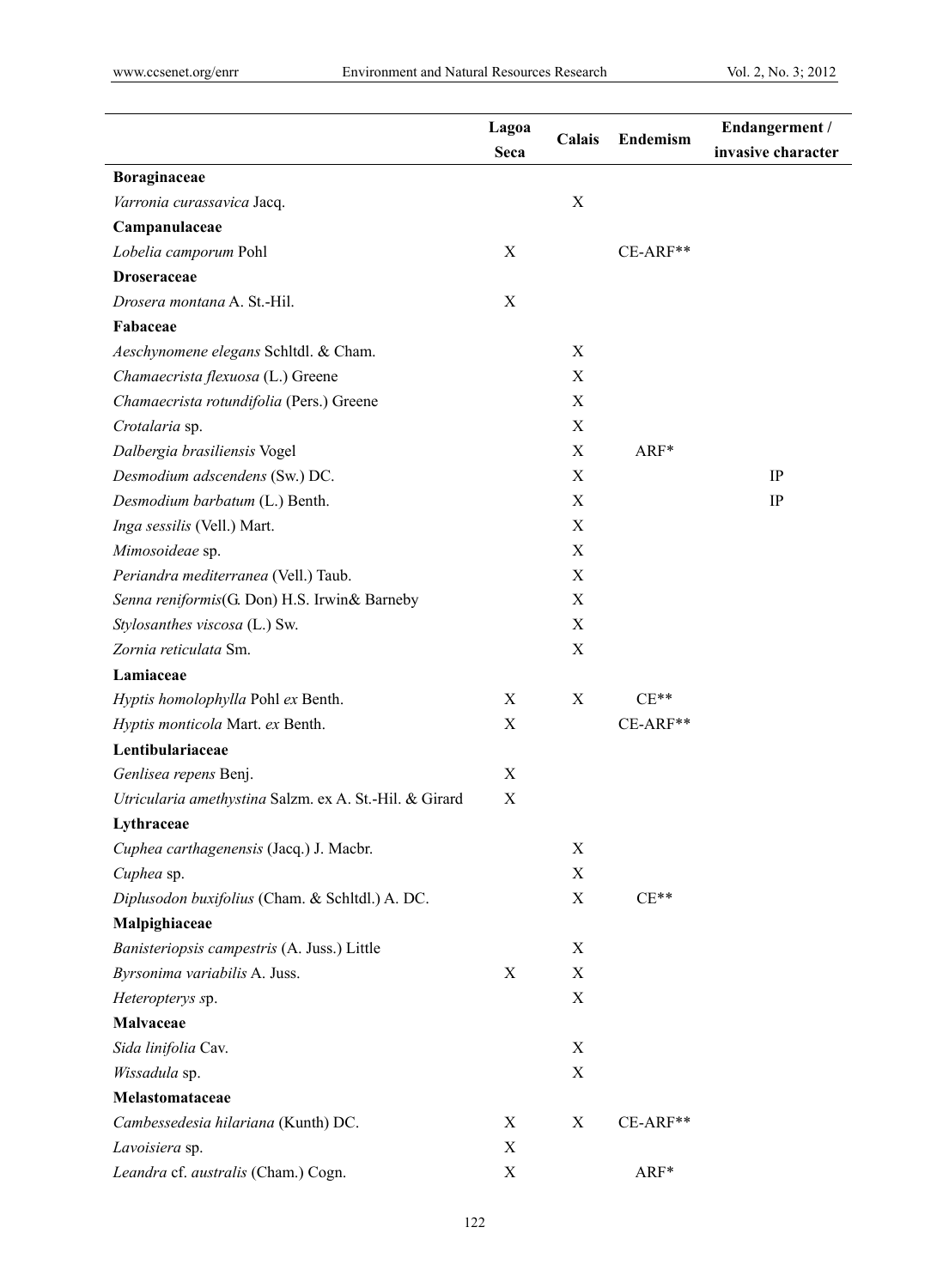| Miconia pepericarpa DC.                      |   | X | $CE**$     |            |
|----------------------------------------------|---|---|------------|------------|
| Miconia sp.1                                 |   | X |            |            |
| Miconia sp.2                                 |   | X |            |            |
| Microlicia crenulata Mart.                   | X |   | $CE-ARF**$ |            |
| Microlicia sp.1                              | X |   |            |            |
| Microlicia sp.2                              | X |   |            |            |
| Microlicia sp.3                              |   | X |            |            |
| Tibouchina cardinalis (Humb. & Bonpl.) Cogn. | X |   | $CE**$     |            |
| Tibouchina heteromalla (D. Don) Cogn.        |   | X | CE-ARF**   |            |
| Myrsinaceae                                  |   |   |            |            |
| Ardisia sp.                                  | X |   |            |            |
| <i>Myrsine umbellata</i> Mart.               | X |   | ARF**      |            |
|                                              |   |   |            | Continued. |

|                                                    | Lagoa       | Calais      | <b>Endemism</b> | Endangerment /     |
|----------------------------------------------------|-------------|-------------|-----------------|--------------------|
|                                                    | Seca        |             |                 | invasive character |
| Myrtaceae                                          |             |             |                 |                    |
| Myrcia amazonica DC.                               |             | $\mathbf X$ |                 |                    |
| Myrcia eryocalix DC.                               | $\mathbf X$ |             |                 |                    |
| Myrcia splendens (Sw.) DC.                         | $\mathbf X$ | X           |                 |                    |
| Myrcia subcordata DC.                              | $\mathbf X$ |             | ARF**           |                    |
| Polygalaceae                                       |             |             |                 |                    |
| Polygala paniculata L.                             | $\mathbf X$ | X           |                 |                    |
| Polygala violacea Aubl.                            |             | $\mathbf X$ |                 |                    |
| Proteaceae                                         |             |             |                 |                    |
| Roupala montanaAubl.                               | $\mathbf X$ |             |                 |                    |
| Rosaceae                                           |             |             |                 |                    |
| Rubus brasiliensis Mart.                           |             | $\mathbf X$ |                 | IP                 |
| Rubiaceae                                          |             |             |                 |                    |
| Diodella teres (Walter) Small                      |             | $\mathbf X$ |                 | $\rm IP$           |
| Borreriaverticillata (L.) G. Mey                   |             | X           |                 | IP                 |
| Rutaceae                                           |             |             |                 |                    |
| Dictyoloma vandellianum A. Juss.                   |             | $\mathbf X$ |                 |                    |
| Salicaceae                                         |             |             |                 |                    |
| Casearia sylvestris Sw.                            |             | X           |                 |                    |
| Sapindaceae                                        |             |             |                 |                    |
| Matayba marginata Radlk.                           |             | $\mathbf X$ | CE-ARF**        |                    |
| Solanaceae                                         |             |             |                 |                    |
| Brunfelsia brasiliensis (Spreng.) L.B. Sm. & Downs | $\mathbf X$ |             | CE-ARF**        |                    |
| Schwenckia americana Rooyen ex L.                  |             | $\mathbf X$ |                 |                    |
| Solanum americanum Mill.                           |             | X           |                 | $_{\rm IP}$        |
| Solanum cf. granulosoleprosum Dunal                | X           | X           |                 |                    |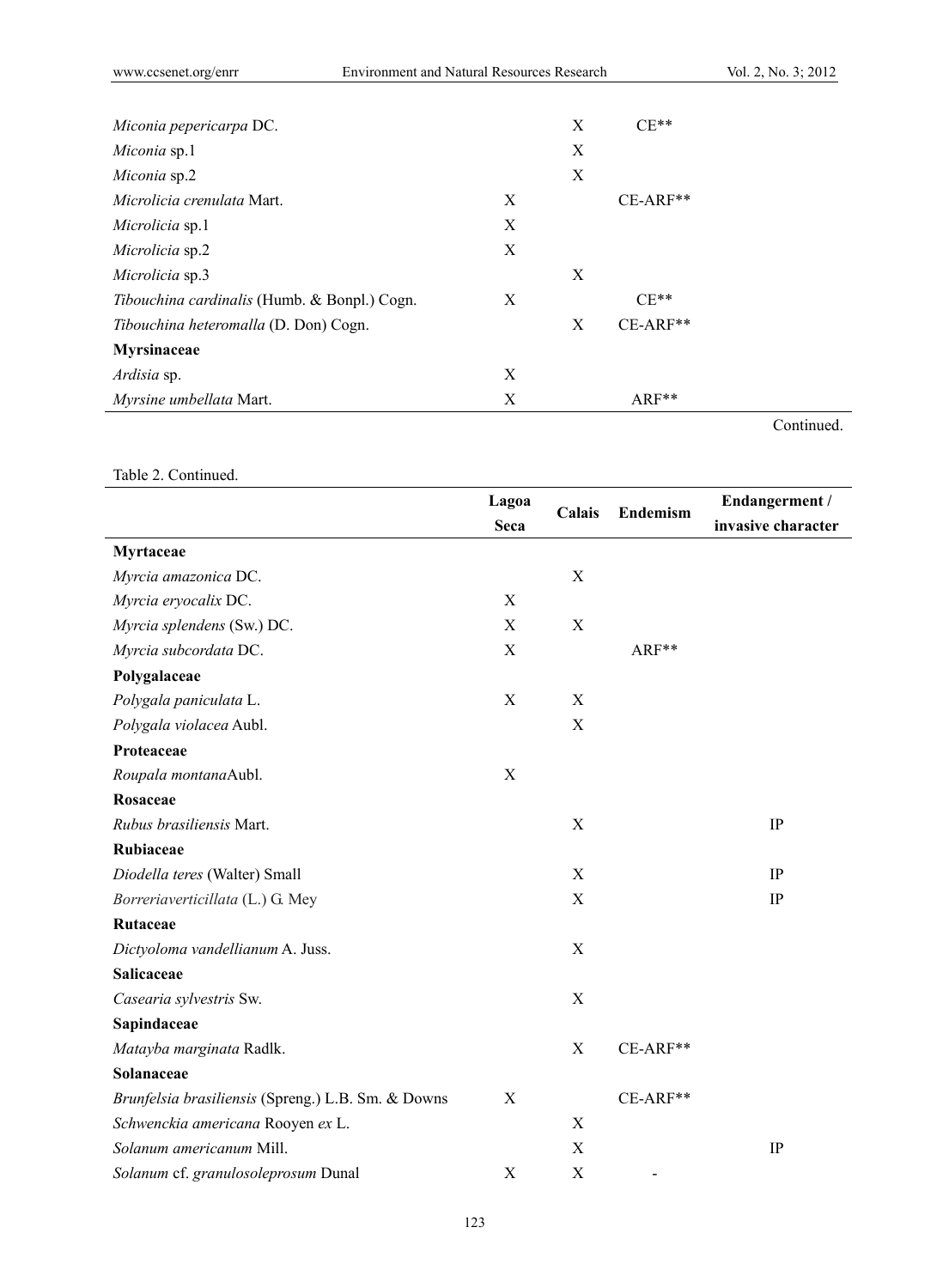| Verbenaceae                      |    |     |        |     |
|----------------------------------|----|-----|--------|-----|
| Lantana camara L.                |    | X   |        | IP  |
| Lantana fucata Lindl.            |    | X   |        | IP  |
| Lippia hermannioides Cham.       |    | X   | $CE**$ |     |
| Stachytarpheta commutata Schauer | X  |     | $CE**$ | CR. |
| 161 species                      | 76 | 107 |        |     |

Description: Species list from two phytosociological surveys of *campo rupestre* vegetation at Lagoa Seca and Calais, Itacolomi State Park, Minas Gerais, Brazilwith endemism to the Cerrado or Atlantic Rainforest biomes, and further information about endangerment and their invasive character. ARF is species endemic to the Atlantic Rainforest biome; CE is endemic to the Cerrado biome, CE-ARF is endemic to Cerrado and Atlantic Rainforest biomes, EX is exotic species, CR is critically endangered, IP is invasive species, VU is vulnerable threatened according to COPAM (2008). \* Information from Stehmann et al. (2009), \*\* information from Forzza (2012).

The most abundant families in both surveys were Asteraceae, Poaceae, Cyperaceae and Melastomataceae. The family Fabaceae, well-represented in Calais, was absent in Lagoa Seca. Orchidaceae showed a greater richness in the Lagoa Seca area (6 species) compared with Calais (1 species).

From the total of 161 collected species in both study sites, four are considered as endangered according to COPAM (2008): *Richterago amplexifolia*, *Coppensia warmingii* and *Stachytarpheta commutata,* which occurred only in the Lagoa Seca area, while the fourth, *Sporobolus metallicolus,* was found in both study sites.

Twenty two species occurring in Calais, but none of those from the Lagoa Seca area, were considered invasive species (Table 2). Three of them, *Melinis minutiflora*, *Poa annua*, and *Urochloa decumbens,* are species introduced to South America by humans.

From all 161 collected species, 36 were restricted to the Atlantic Rainforest or the Brazilian Cerrado biomes. Twenty three of all endemic species were found in the Lagoa Seca area (30% of all species from this survey), while the Calais survey contained only 20 species endemic to the Atlantic Rainforest or the Cerrado biome (19%) of species found within this survey, Figure 2).



Figure 2. Percentage of species endemic to the Atlantic Rainforest or the Cerrado biome

Description: Percentage of species endemic to the Atlantic Rainforest or the Cerrado biome found in Lagoa Seca (A) and Calais (B), two phytosociological surveys of *campo rupestre* vegetation, Itacolomi State Park, Minas Gerais, Brazil. ARF is the percentage of species occurring only in the Atlantic Rainforest biome, CE is the percentage of species occurring only in the Cerrado biome, and CE-ARF is the percentage of species endemic to both biomes.

# *3.2 Biodiversity Measures*

Due to the dominance of *Melinis minutiflora* in Calais, the indices of Shannon-Wiener as well as Fisher's α show higher biodiversity for the Calais area. The estimator Jackknife 1 indicated lower community richness for the Lagoa Seca area (Figure 3).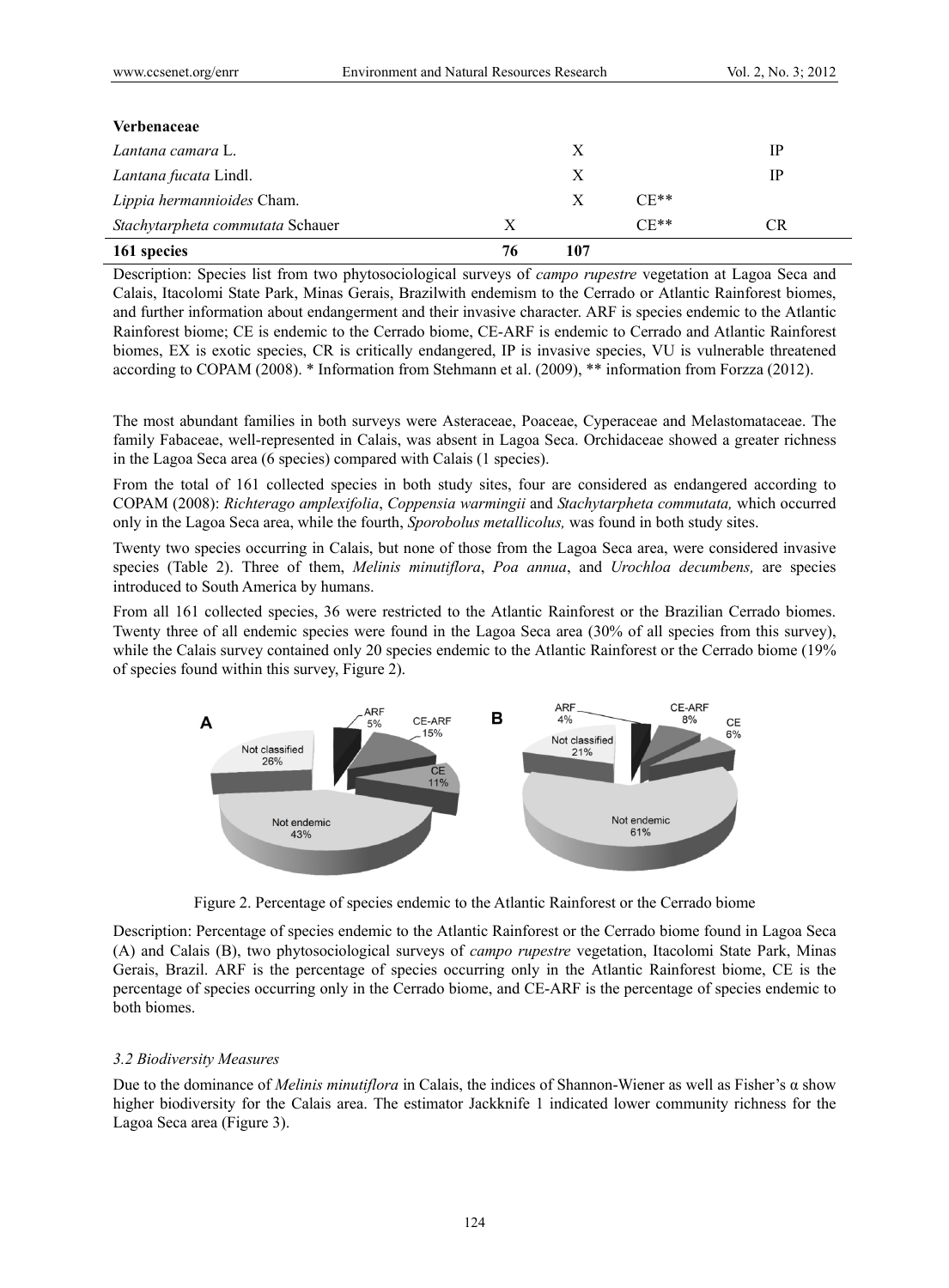|    | Lagoa Seca       | Calais           |
|----|------------------|------------------|
| H, | 3.49             | 3.58             |
| α  | $17.20 \pm 0.99$ | $24.23 \pm 1.18$ |

Description: Biodiversity indices of Lagoa Seca and Calais, two areas of *campo rupestre* vegetation, Itacolomi State Park, Minas Gerais, Brazil, derived from phytosociological surveys. H' is Shannon-Wiener index and  $\alpha$  is mean Fisher's  $\alpha \pm$  standard deviation



Figure 3.Community richness estimators Jackknife 1 for Lagoa Seca and Calais

Description: Community richness estimators Jackknife 1 for Lagoa Seca and Calais, two phytosociological surveys from *campo rupestre* vegetation, Itacolomi State Park, Minas Gerais, Brazil.

Measured using Sørensen similarity, the floristic composition of plots is more homogeneous within the Lagoa Seca survey  $(0.550 \pm 0.129)$  than in Calais  $(0.453 \pm 0.123)$ .

The Sørensen similarity between both surveys is 0.240, the Jaccard similarity 0.158.



Figure 4. Species-accumulation curves from Lagoa Seca and Calais

Description: Species-accumulation curves from Lagoa Seca and Calais, two phytosociological surveys from *campo rupestre* vegetation, Itacolomi State Park, Minas Gerais, Brazil. Vertical bars indicate standard deviation. The last point of each series represents survey´s species richness and is therefore a unique integer value lacking standard deviation.

*3.3 SAR*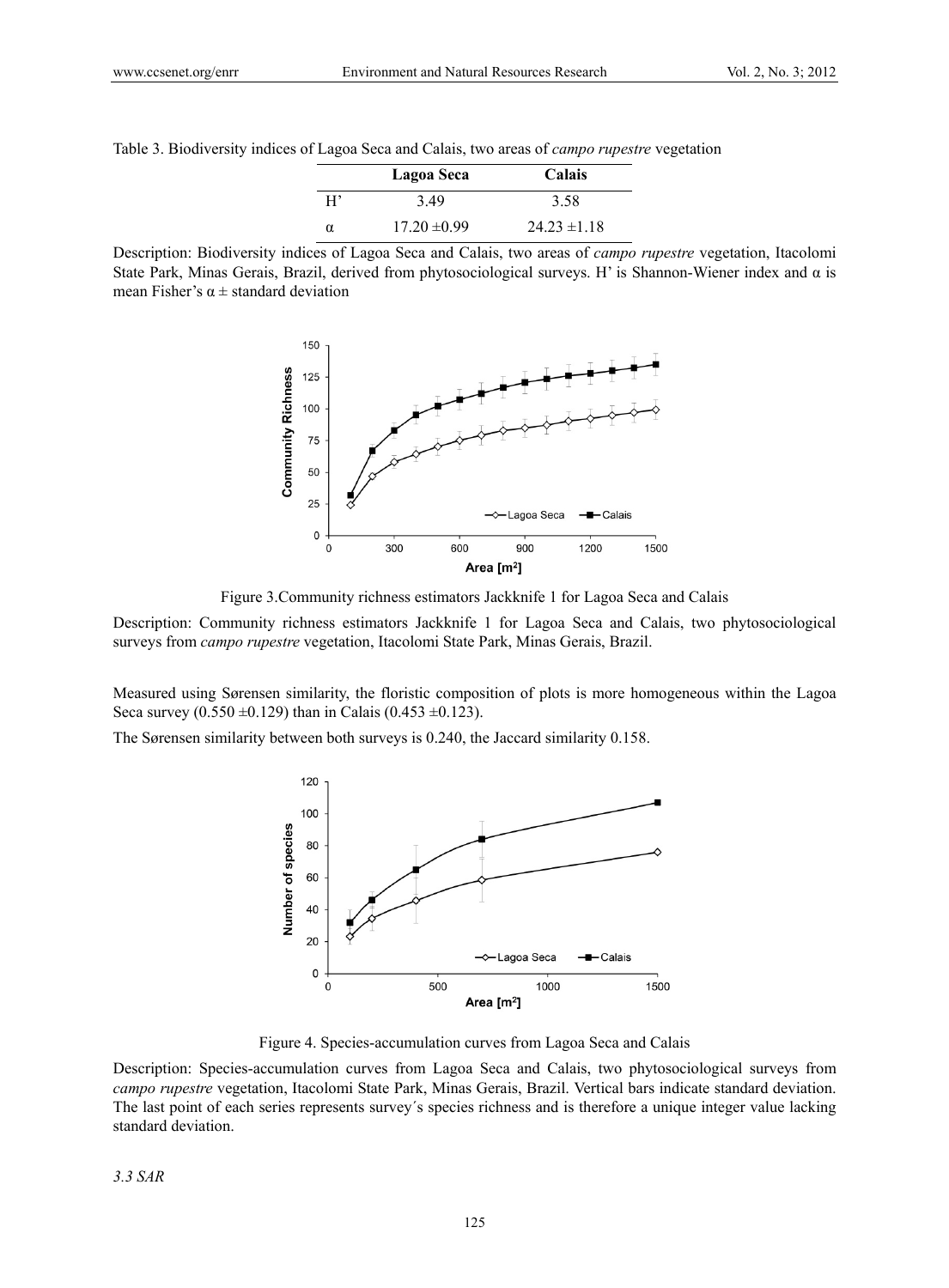The species-accumulation curves of both study sites did not stabilize within the area analysed in both surveys (Figure 4). Their fittings with the power model show strong correlation coefficients (Lagoa Seca: Number of species = 3.308 area<sup>0.434</sup>,  $r^2 = 0.9915$ ; Calais: Number of species = 4.156 area<sup>0.4519</sup>,  $r^2 = 0.9908$ ). Linearized after logarithmic transformation, both regressions showed high significance (Lagoa Seca:  $F_{1;3} = 350.9$ , p < 0.001; Calais:  $F_{1;3} = 302.8$ ,  $p < 0.001$ ). This linear regression indicated slightly higher point diversity and spatial turnover for the Calais area (intercept or point diversity: 0.6187 ±0.0679, slope or spatial turnover 0.4519  $\pm 0.0259$ ) than for Lagoa Seca (intercept: 0.5197  $\pm 0.0607$ , slope: 0.4343  $\pm 0.0232$ ).

## **4. Discussion**

Both study sites showed high levels of species richness compared to other phytosociological studies of *campo rupestre* and similar vegetation forms (Conceição & Giuletti, 2002; Jacobi et al., 2008; Lemes, 2009). The Shannon-Wiener index showed higher diversity for both study sites in and around Itacolomi State Park than for quartzite-sandstone *campos rupestres* in the Pai Inácio Mountains, in Chapada Diamantina, Bahia, Brazil (Conceição, Giuletti, & Meirelles, 2007). These comparisons give further evidences to the high species richness and diversity already related for the park (Almeida, 2008) and the Iron Quadrangle (Fundação Biodiversitas, 2005) justifying the park´s classification as a local hotspot of biodiversity.

The inclination of the linearized SAR is around 0.25 for terrestrial plants (Rosenzweig, 1995). Within our surveys this value is nearly doubled, with 0.43 (Lagoa Seca) and 0.45 (Calais). This might be a consequence of a small sampling area (Dolnik & Breuer, 2008) and non-contiguous plot design (Dengler, 2008). Nevertheless, the SAR's high slope values indicated high spatial turnover or beta diversity for the Itacolomi State Park, which have already been described for rock fields in general (Jacobi et al., 2007).

Low similarities between both study sites reinforce the affirmation of *campos rupestres* being species rich ecosystems with a high degree of endemism (Giulietti et al., 1987; Menini Neto, Alves, Barros, & Forzza, 2007; Nakajima & Semir, 2001) and highlight once more the importance of the Itacolomi State Park.

Similar Shannon-Wiener diversity index values were found for Cerrado vegetation (Neri, Meira Neto, Silva, Martins, & Batistia, 2007), while Atlantic Rainforest sites – either evergreen or deciduous – of nearby regions are more diverse (Silva,Martins, Meira Neto, & Souza, 2004; Werneck et al*.*, 2000).

Fisher's α ranges from 25 to 195.1 for tropical forests (Losos & Leigh Jr., 2004) and from 12.60 (±0.73, Andrade et al., 2002) to 19.83 (±1.84, Marimon & Haridasan, 2005) for Cerrado vegetation. Congruently with the index of Shannon-Wiener, Fisher´s α indicates diversity for *campo rupestre* vegetation between that from Cerrado vegetation and that from tropical forests. Its ranking between savannah and forest vegetation highlights the localization of the *campos rupestres* from the Espinhaço Mountain Range in the ecotone between the Cerrado and the Atlantic Rainforest biome.

Nevertheless both study sites show high levels of species richness and diversity, those of Calais are even higher than that of Lagoa Seca. This is an unexpected result, because Lagoa Seca is the better protected area, while evidences for anthropogenic impacts were found during survey.

Although these impacts were not quantified, more registered species, higher community richness, higher biodiversity indices of Shannon-Wiener and Fisher´s α, lower similarity between plots as well as higher point diversity and spatial turnover in Calais support the intermediate disturbance hypothesis (Connell, 1978). According to this well accepted hypothesis (e.g. Molino & Sabatier, 2001), species richness and diversity are at maximum when disturbances are neither too rare nor too frequent because in this case ruderal, invasive or pioneer species are able to coexist with competitive ones. The presence of 22 invasive species contributed to the higher species richness in Calais and supports the hypothesis because anthropogenic disturbances prevent competitive exclusion of these species (Hughes, 2010; Sax & Gaines, 2003).

However, as outlined by Hughes (2010), the relationship between disturbance and diversity operates in both directions, since disturbances influence diversity, changing the response to future disturbances (Hughes, Byrnes, Kimbro, & Stachowicz, 2007; Lyons, Brigham, Traut, & Schwartz, 2005). This and the lack of true replicates within our research impede generalizations. Further surveys are necessary to test the pattern before its final acceptance.

Although there are no true replicates, this study shows that species richness and diversity are poor predictors of the intactness of *campo rupestre* vegetation. Therefore, further parameters should be consulted for their evaluation (Usher, 1980).

High number of exotic and invasive species decrease the intactness of the species richer Calais. On the other hand, Lagoa Seca holds more endangered species than Calais. Furthermore, there are fewer orchid species in the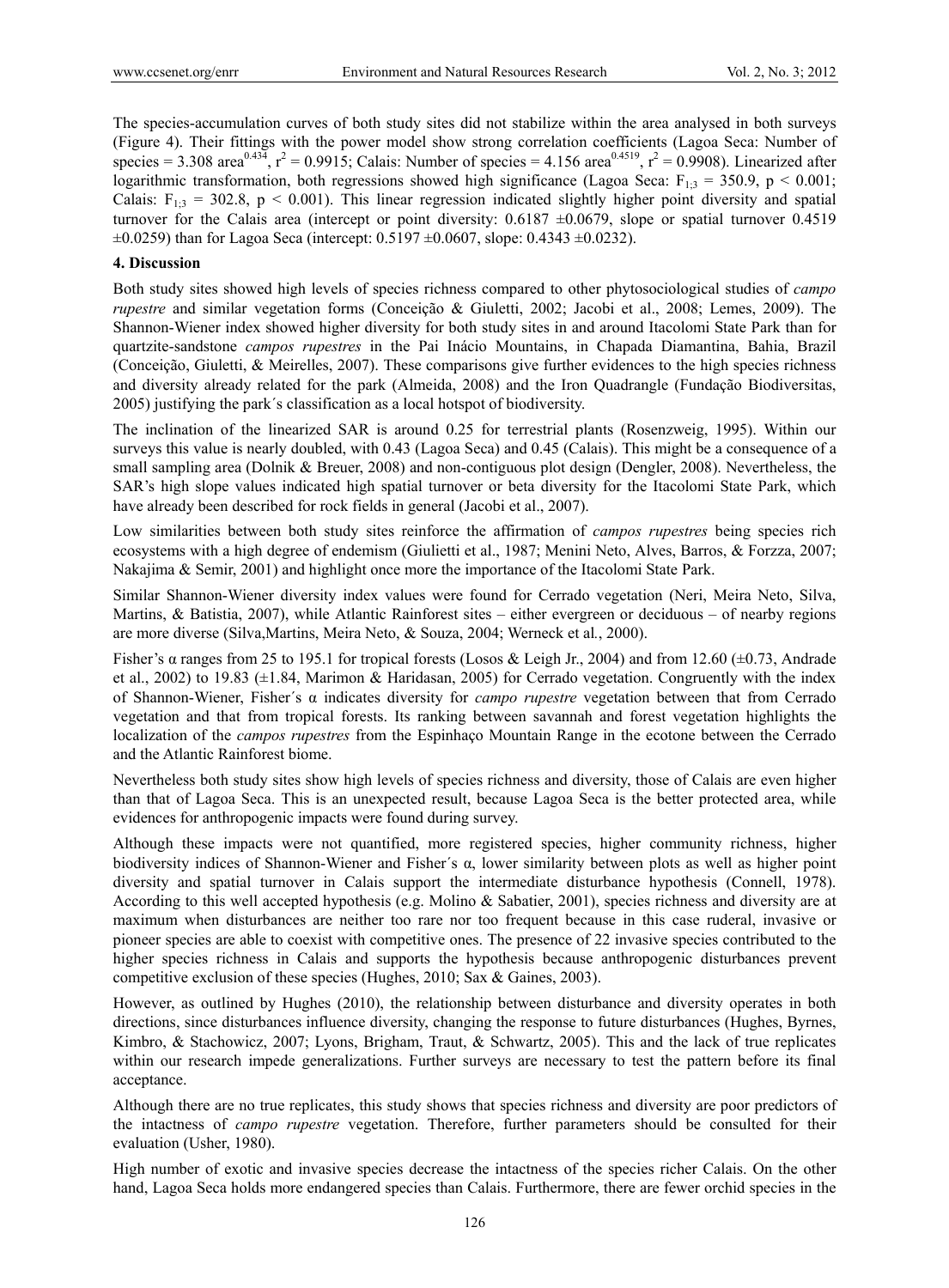better-accessible Calais. Some of them, especially *Coppensia* spp. and *Epidendrum denticulatum*, are popular ornamental plants with market values. Collecting activities in the less protected Calais area might explain the lack of most orchids in this study site.

Recent studies (e.g. Liebsch, Marques, & Goldenberg, 2008, Gastauer & Meira Neto, unpublished data) highlight the presence of endemic species as indicators for habitat intactness. As *campo rupestre* vegetation from the Espinhaço Mountain Range is situated on the ecotone between the Cerrado and Atlantic Rainforest biome, endemics from both biomes are expected emphasising the transitional character of this vegetation between both biomes (Benites, Caiafa, Mendonça, Schaefer, & Ker, 2003).

The absolute number of species endemic to the Atlantic Rainforest and the Cerrado biome does not differ between both study sites. But due to higher species richness, the percentage of endemic species is hence less in the impacted Calais than in Lagoa Seca.

We are aware that reduced percentages of endemic species might be due to a dilution effect because of the presence of invasive species increasing overall species richness as observed in Calais. But we can also imagine that endemic species as well as endangered ones show higher risk to go extinct under regimes of high disturbances. Therefore, we suggest the criterion "percentage of endemic species" as an indicator to evaluate the intactness of *campo rupestre* vegetation in further research activities. The presence of around one third of all species endemic to the biomes Atlantic Rainforest and Cerrado should be used as a reference for further surveys in *campos rupestres*.

## **5. Conclusions**

Our study highlights the exceptional species richness and diversity found in the *campo rupestre* vegetation from the Itacolomi State Park. Intermediate diversity as well as the presence of species endemic to the Atlantic Rainforest and the Cerrado biome underline the transitional character of *campo rupestre* vegetation from the Espinhaço Mountain Range between both biomes.

We showed that species richness and diversity are poor indicators for the intactness of *campo rupestre* vegetation and suggest further parameters such as number of endangered, exotic or invasive species, pauperization of ornamental or medical plants as well as percentage of endemic species as more robust indicators. We suggest a magnitude of 30 % of species endemic to the Atlantic Rainforest and the Cerrado biome for intact *campos rupestres* patches.

## **References**

- Almeida, G. S. S. (2008). *Asteraceae Dumort. nos campos rupestres do Parque Estadual do Itacolomi, Minas Gerais, Brasil.* Ph.D thesis, Universidade Federal de Vicosa, Viçosa.
- Alves, R. J. V., & Kolbeck, J. (2010). Can campo rupestre vegetation be floristically delimited based on vascular plant genera? *Plant Ecology, 207,* 67-79. http://dx.doi.org/10.1007/s11258-009-9654-8
- Andrade, L. A. Z., Felfili, J. M., & Violatti, L. (2002). Fitossociologia de uma área de cerrado denso na RECOR-IBGE, Brasília-DF. *Acta Botanica Brasilica, 16*,225-240.
- Angiosperm Phylogeny Group III. (2009). An update of the Angiosperm Phylogeny Group classification for the orders and families of flowering plants: APG III. *Botanical Journal of the Linnean Society161*, 105–121. http://dx.doi.org/10.1111/j.1095-8339.2009.00996.x
- Aranha, C., Bacchi, O., & Leitão Filho, H. F. (1982). *Plantas invasoras de Culturas, volume 2.* São Paulo: HUCITEC.
- Arrhenius, O. (1921). Species and area. *Journal of Ecology 9*, 95-99.
- Bacchi, O., Leitão Filho, H. F., & Aranha, C. (1984). *Plantas invasoras de culturas, volume 3.* São Paulo, BR: HUCITEC.
- Batista, J. A. N., Bianchetti, L. B., Nogueira, R. E., Pellizzaro, K. F., & Ferreira, F. E. (2004). The genus *Habenaria* (Orchidaceae) in the Itacolomi State Park, Minas Gerais, Brazil. *Sitientibus série Ciências Biologicas, 4*(1/2), 25-36.
- Benites, V. M., Caiafa, A. N., Mendonça, E. S., Schaefer, C. E., & Ker, J. C. (2003). Solos e vegetação nos complexos rupestres de altitude da Mantiqueira e do Espinhaço. *Floresta e Ambiente, 10,*76-85.
- Caiafa, N. A., & Silva, A. F. (2005). Composição floristica e espectro biológico de um campo de altitude no Parque Estadual da Serra do Brigadeiro, Minas Gerais – Brasil. *Rodriguésia, 56*, 163-173.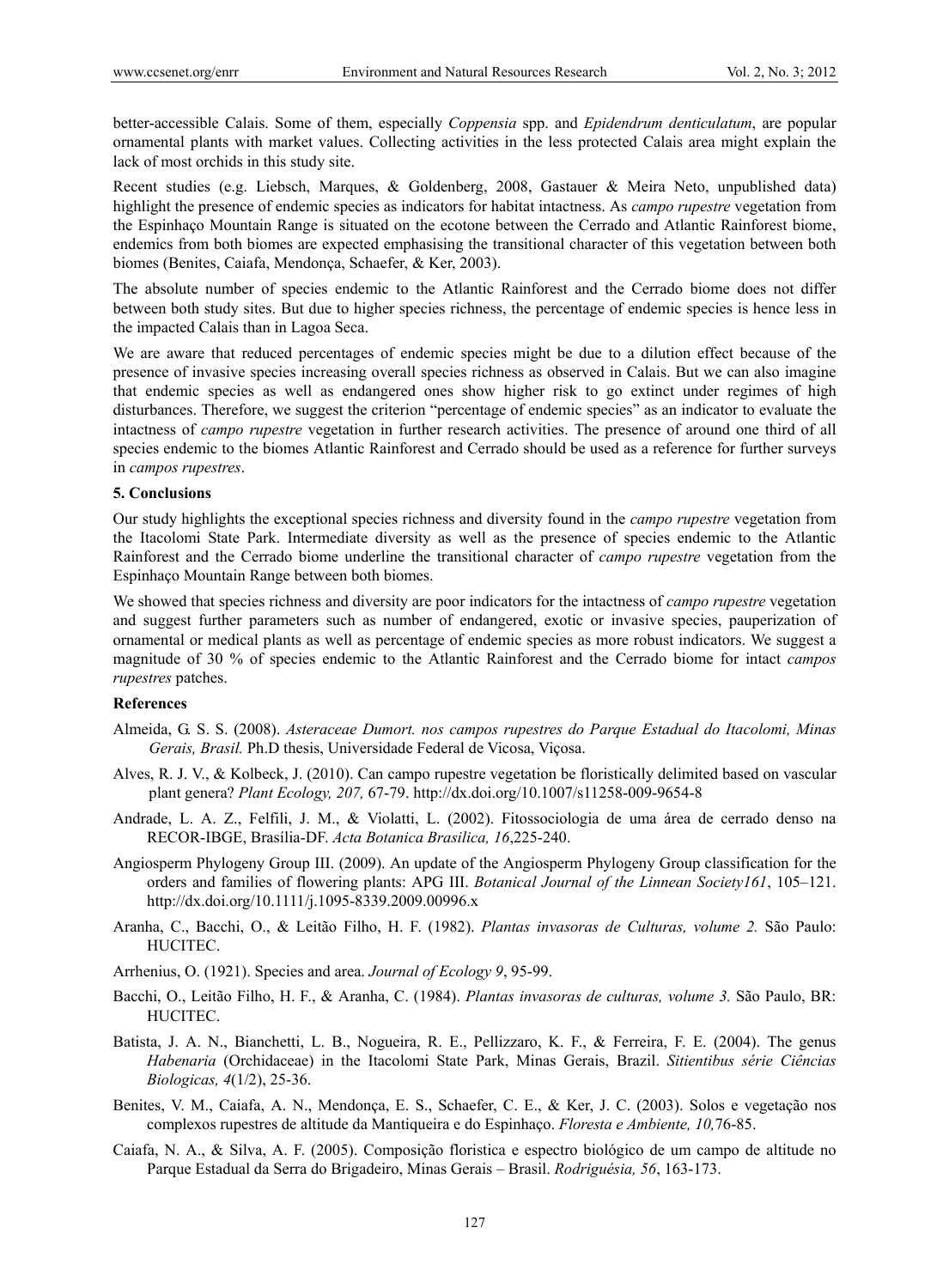- Colwell, R. K., & Coddington, J. A. (1994). Estimating terrestrial biodiversity through extrapolation. *Philosophical Transactions of the Royal Society B, 345*, 101–118.
- Conceição, A. A., & Giulietti, A. M. (2002). Composição florística e aspectos estruturais de campo rupestre em dois platôs do Morro do Pai Inácio, Chapada Diamantina, Bahia, Brasil. *Hoehnea 29*, 37-48.
- Conceição, A. A., Giulietti, A. M., & Meirelles, S. T. (2007). Ilhas de vegetação em afloramentos de quartzito-arenito no Morro do Pai Inácio, Chapada Diamantina, Bahia, Brasil. *Acta Botanica Brasilica, 21*, 335-347.
- Condit, R., Hubbell, S. P., Lafrankie, J. V., Sukumar, R., Manokaran, N., Foster, R. B., & Ashton, P. S. (1996). Species-area and species-individual relationships for tropical trees: a comparison of three 50-ha plots. *Journal of Ecology, 84*, 549-562.
- Connell, J. H. (1978). Diversity in tropical rain forests and coral reefs.*Science, 199*, 1302-1310. Retrieved March 4, 2011, from http://www.sciencemag.org
- Conselho Estadual de Política Ambiental. (2008). *Lista das espécies ameaçadas de extinção da flora no Estado*  de Minas Gerais. Deliberação Conselho Estadual de Política Ambiental Nº 367, Anexo I. Retrieved Fevereiro 16, 2009, from http://www.siam.mg.gov.br/sla/download.pdf?idNorma=9450
- Dengler, J. (2008). Pitfalls in small-scale species-area sampling and analysis. *Folia Geobotanica, 43*, 269-287. http://dx.doi.org/10.1007/s12224-008-9014-9
- Dolnik, C., & Breuer, M. (2008). Scale dependency in the species-area relationship of plant communities. *Folia Geobotanica*, 43, 305-318.http://dx.doi.org/10.1007/s12224-008-9019-4
- Dutra, V. F., Garcia, F. C. P., & Lima, H. C. (2008). Caesalpinioideae (Leguminosae) nos campos rupestres do Parque Estadual do Itacolomi, MG, Brasil. *Acta Botanica Brasilica, 22*, 547-558.
- Dutra, V. F., Garcia, F. C. P., & Lima, H. C. (2009). Papilionoideae (Leguminosae) nos campos rupestres do Parque Estadual do Itacolomi, MG, Brasil. *Acta Botanica Brasilica,23*, 145-159.
- Forzza, R. C. (coord.). (2012). *Lista de Espécies da Flora do Brasil.* Retrieved March 2, 2012, from http://floradobrasil.jbrj.gov.br/2010
- Fundação Biodiversitas (Eds.). (2005*). Biodiversidade em Minas Gerais: um atlas para sua conservacão.* Belo Horizonte, BR: Fundação Biodiversitas.
- Giulietti, A. M., Menezes, N. L., Pirani J. R., Meguro, M., & Wanderley, M. G. L. (1987). Flora da Serra do Cipó, Minas Gerais: Caracterização e lista das espécies. *Boletim de Botânica da Universidade de São Paulo*, 9, 1-151.
- Harley, R. M., & Simmons, N. A. (1986). *Florula of Mucugê, a descriptive check-list of a campo rupestre area.*  Ardingly, West Sussex, UK: Kew, Royal Botanic Gardens, Kew.
- Hughes, A. R., Byrnes, J.E., Kimbro, D.L., & Stachowicz, J. J. (2007). Reciprocal relationships and potential feedbacks between biodiversity and disturbance. *Ecology Letters, 10*, 849-864. http://dx.doi.org/10.1111/j.1461-0248.2007.01075.x
- Hughes, A. R. (2010). Disturbance and Diversity: An ecological chicken and egg problem. *Nature Education Knowledge,1*, 26.
- Instituto Brasileiro de Geografia e Estatística. (2004). *Mapa de Vegetação do Brasil.* 3rd edition. Brasilia, BR: Instituto Brasileiro de Geografia e Estatística.
- Jacobi, C. M., Carmo, F. F., Vincent, R. C., & Stehmann, J. R. (2007). Plant communities on ironstone outcrops: a diverse and endangered Brazilian ecosystem. *Biodiversity & Conservation, 16*, 2185-2200. http://dx.doi.org/10.1007/s10531-007-9156-8
- Jacobi, C. M., Carmo, F. F., & Vincent, R. C. (2008). Estudo fitossociológico de uma comunidade vegetal sobre canga como subsídio para a reabilitação de áreas mineradas no Quadrilátero Ferrífero, MG. *Revista Árvore, 32*, 345-353.
- Leitão Filho, H. F., Aranha, C., & Bacchi, O. (1982). *Plantas invasoras de culturas, volume 1.* São Paulo, BR: HUCITEC.
- Lemes, F. O. A. (2009). *Relações florísticas, fitossociológicas e aspectos edáficos de comunidades de campos rupestres da Serra do Itacolomi e Serra do Ouro Branco, Minas Gerais.* M.Sc. thesis, Universidade Federal de Ouro Preto, Ouro Preto.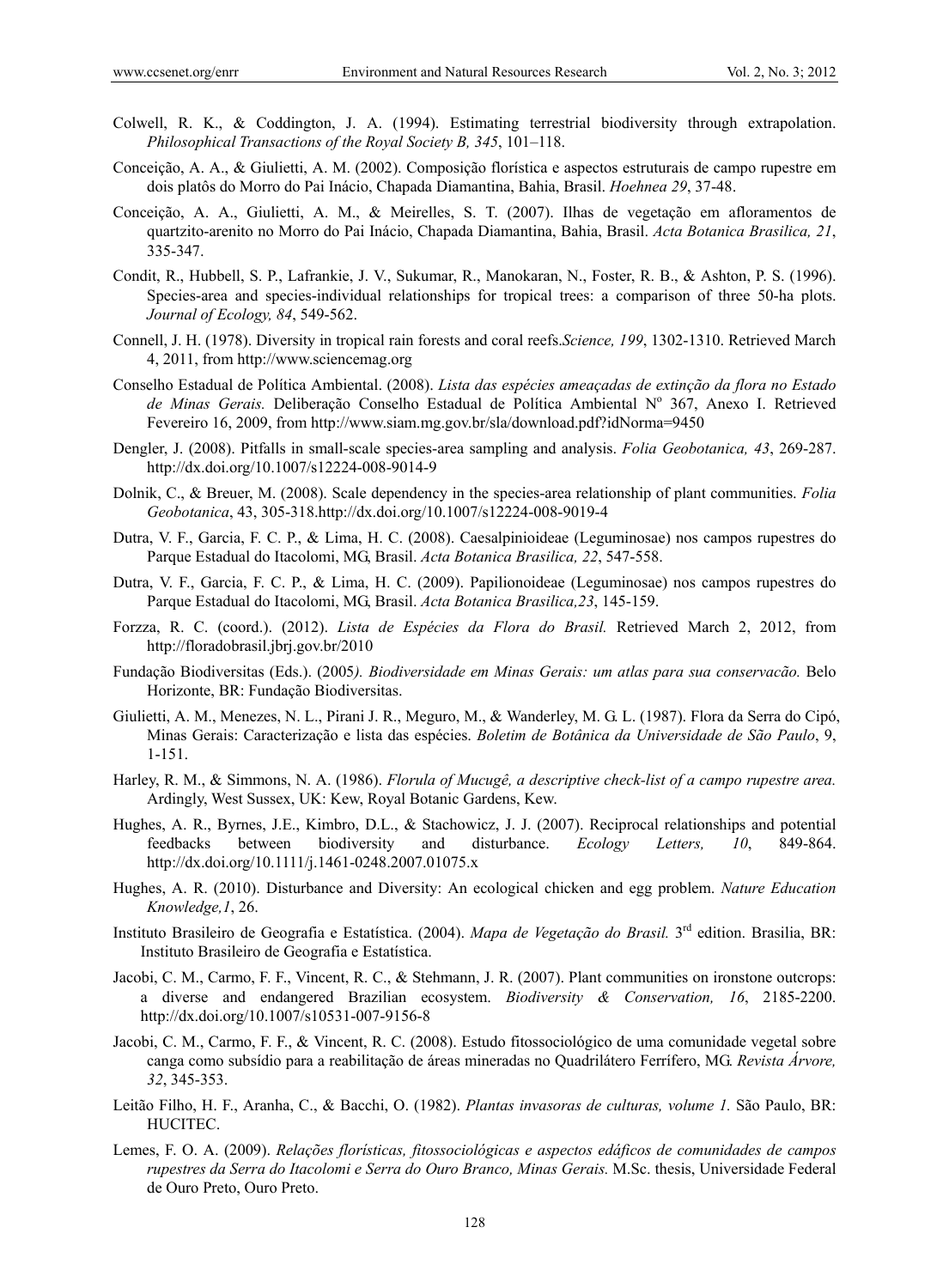- Liebsch, D., Marques, M. C. M., & Goldenberg, R. (2008). How long does the Atlantic Rain Forest take to recover after a disturbance? Changes in species composition and ecological features during secondary succession. *Biological Conservation, 141*, 1717-1725.http://dx.doi.org/10.1016/j.biocon.2008.04.013
- Losos, E. C., & Leigh Jr, E. G. (Eds.). (2004). *Tropical forest diversity and dynamism.Findings from a large-scale plot network.* Chicago, IL: The University of Chicago Press.
- Lyons, K. G., Brigham, C. A., Traut, B. H., & Schwartz, M. W. (2005). Rare species and ecosystem functioning. *Conservation Biology, 19*, 1019-1024. http://dx.doi.org/10.1111/j.1523-1739.2005.00106.x
- Magurran, A. E. (2004). *Measuring Biological Diversity*. Oxford, UK: Blackwell Publishing.
- Marimon Jr, B. H., & Haridasan, M. (2005). Comparação da vegetação arbórea e características edáficas de um cerradão e um cerrado sensu stricto em áreas adjacentes sobre solo distrófico no leste de Mato Grosso, Brasil. *Acta Botanica Brasilica, 19*, 913-926.
- Martinelli, G., Bandeira, J., & Bragança, J. O. (1989). *Campos de Altitude*. Rio de Janeiro: Ed. Index.
- Menini Neto, L., Alves R. J. V., Barros F., & Forzza R. C. (2007). Orchidaceae do Parque Estadual de Ibitipoca, MG, Brasil. *Acta Botanica Brasilica, 21*, 687-696.
- Messias, M. C. T. B., Leite, M. G. P., Meira Neto, J. A. A., & Kozovits, A. R. (2011). Life-form spectra of quartzite and itabirite rocky outcrop sites, Minas Gerais, Brazil. *Biota Neotropica, 11*(1), 1-20. http://dx.doi.org/10.1590/S1676-06032011000200026
- Molino, J. F., & Sabatier, D. (2011). Tree diversity in tropical rain forests: A validation of the intermediate disturbance hypothesis. *Science, 294*, 1702-1704. http://dx.doi.org/10.1126/science.1060284
- Mourão, A., & Stehmann, J. R. (2007). Levantamento da flora do campo rupestre sobre canga hematítica couraçada remanescente na Mina do Brucutu, Barão de Cocais, Minas Gerais, Brasil. *Rodriguésia, 58*, 775-786.
- Mueller-Dombois, D., & Ellenberg, H. (1974). *Aims and methods of vegetation ecology.*New York, NY: John Wiley & Sons.
- Nakajima, J. N., & Semir, J. (2001). Asteraceae do Parque Nacional da Serra da Canastra, Minas Gerais, Brasil. *Revista Brasileira de Botânica, 24*, 471-478.
- Neri, A. V, Meira Neto, J. A. A., Silva, A. F., Martins, S. V., & Batista, M. L. (2007). Análise da estrutura de uma comunidade lenhosa em área de cerrado sensu stricto no município de Senador Modestino Gonçalves, norte de Minas Gerais, Brasil. *Revista Árvore, 31*, 123-134.
- Newton, A. C. (2007). *Forest ecology and conservation: a handbook of techniques.* Oxford, UK: Oxford University Press.
- Nimer, E. (1989). *Climatologia do Brasil*. Rio de Janeiro: Instituto Brasileira de Geografia e Estatística.
- Peel, M. C., Finlayson, B. L., & McMahon, T. A. (2007). Updated world map of the Köppen-Geiger climate classification. *Hydrology and Earth System Science, 11*, 1633-1644. http://dx.doi.org/10.5194/hess-11-1633-2007
- Peron, M. V. (1989). Listagem preliminar da flora fanerogâmica dos campos rupestres do Parque Estadual do Itacolomi – Ouro Preto/Mariana, MG. *Rodriguésia, 67*, 63-69.
- Pirani, J. R., Giuletti, A. M., Mello-Silva, R., & Meguro, M. (1994). Checklist and patterns of geographic distribution of the vegetation of Serra do Ambrósio, Minas Gerais, Brazil. *Revista Brasileira de Botânica, 67*, 133-147.
- Pirani, J. R., Mello-Silva, R., & Giuletti, A. M. (2003). Flora de Grão-Mogol, Minas Gerais, Brasil. *Boletim de Botânica da Universidade de São Paulo, 21*, 1-24.
- Reichelt, G., & Wilmanns, O. (1973). *Vegetationsgeographie*. Braunschweig, GE: Westermann.
- Romero, R., & Nakajima, J. N. (1999). Espécies endêmicas do Parque Nacional da Serra da Canastra, Minas Gerias. *Revista Brasileira de Botânica, 22*, 259-265.
- Rosenzweig, M. L. (1995). *Species diversity in Space and Time*. Cambridge, UK: Cambridge University Press.
- Safford, H. D. (2007). Brazilian Páramos IV. Phytogeography of the campos de altitude. *Journal of Biogeography, 34*, 1701-1722. http://dx.doi.org/10.1111/j.1365-2699.2007.01732.x
- Sax, D. F., & Gaines, S. D. (2003). Species diversity: from global decreases to local increases. *Trends in Ecology*